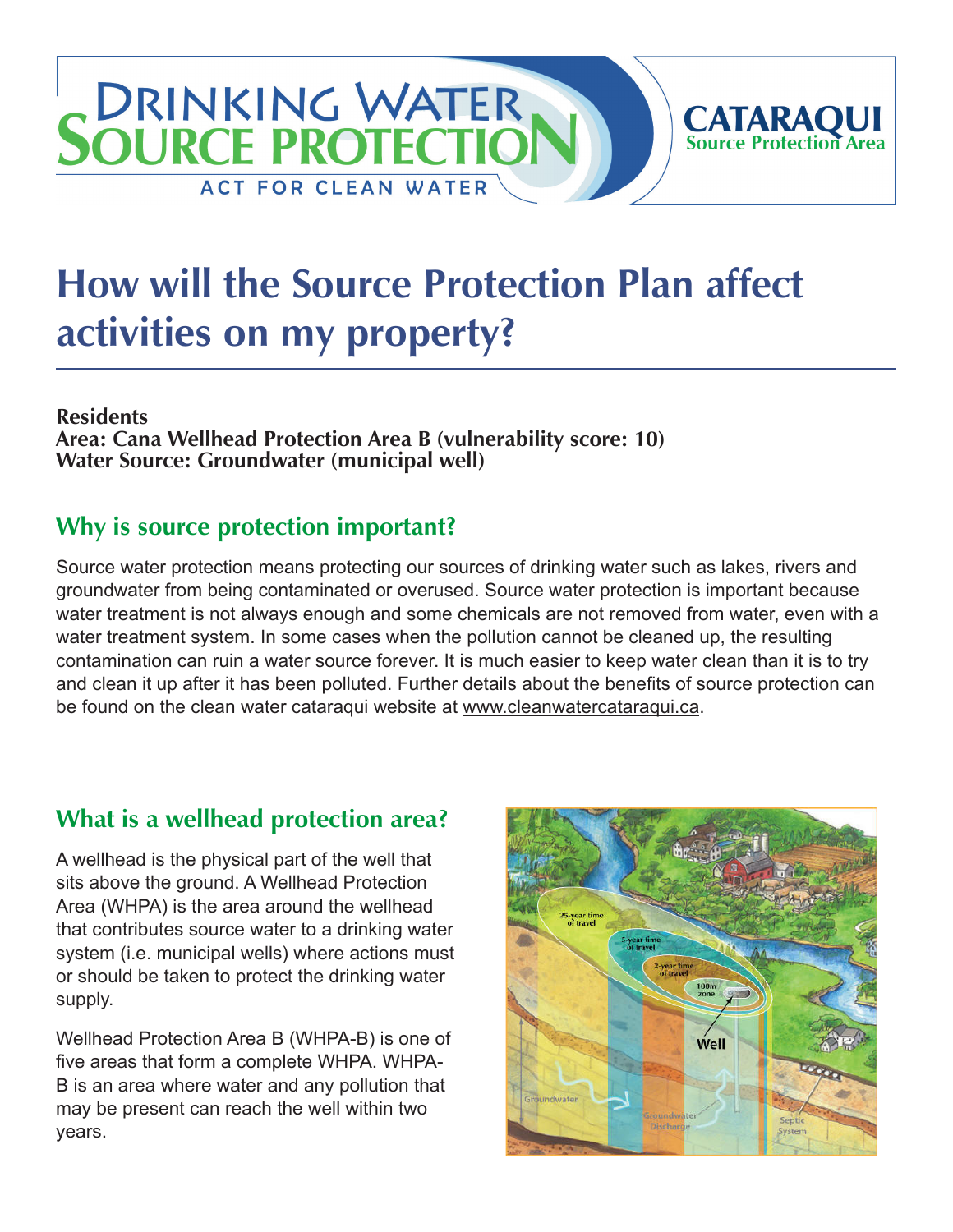# **What can you do?**

Everyone in Cana WHPA-B can help protect the drinking water supply. You can:

- Handle and dispose of waste properly
- Maintain heating oil tanks and fill lines
- Maintain and use septic systems properly
- Maintain wells and upgrade as necessary
- Hire a licensed well contractor to properly plug unused wells
- Avoid or limit use of chemicals such as fertilizer, pesticides and road salt

If you would like to learn more about how you can help protect your drinking water, check out these websites:

- **Green Communities Canada** - [Waste management](http://www.greencommunities.nonprofitwebsites.ca/what-we-work-on/waste/)
- **Rideau Valley Conservation Authority** - [Benefits of a natural shoreline graphic](http://www.crca.ca/wp-content/uploads/PDFs/ShorelineNaturalization-RVCA.pdf) - [Natural shoreline fact sheet](http://www.rvca.ca/programs/shoreline_naturalization_program/PDF/Benefits%20of%20a%20Natural%20Shoreline.pdf)
- **Canadian Oil Heat Association** - [Heating your home with oil](http://www.coha-ontario.ca/)
- **Smart About Salt Website** - [Winter salt management information](http://www.smartaboutsalt.com/)
- **Well Aware** - [How to be well aware](http://www.wellaware.ca/)
- **Cataraqui Region Conservation Authority**
	- - [Private wells](http://www.cleanwatercataraqui.ca/publications/private_wells.pdf)
	- - [Septic Systems](http://www.cleanwatercataraqui.ca/publications/septic_systems.pdf)
- **Ontario Groundwater Association** - [Information for well owners/operators](http://www.ogwa.ca/)
- **Ontario Pesticide Education Program** - [Learn more about pesticide safety and](http://www.opep.ca/)  [training](http://www.opep.ca/)



*Spilled oil can seep into soils and groundwater and flow into the rivers and lakes that supply your drinking water, causing contamination.*



*Septic systems that are in good working order help reduce the risk of drinking water contamination, both to your water supply and your neighbour's.*